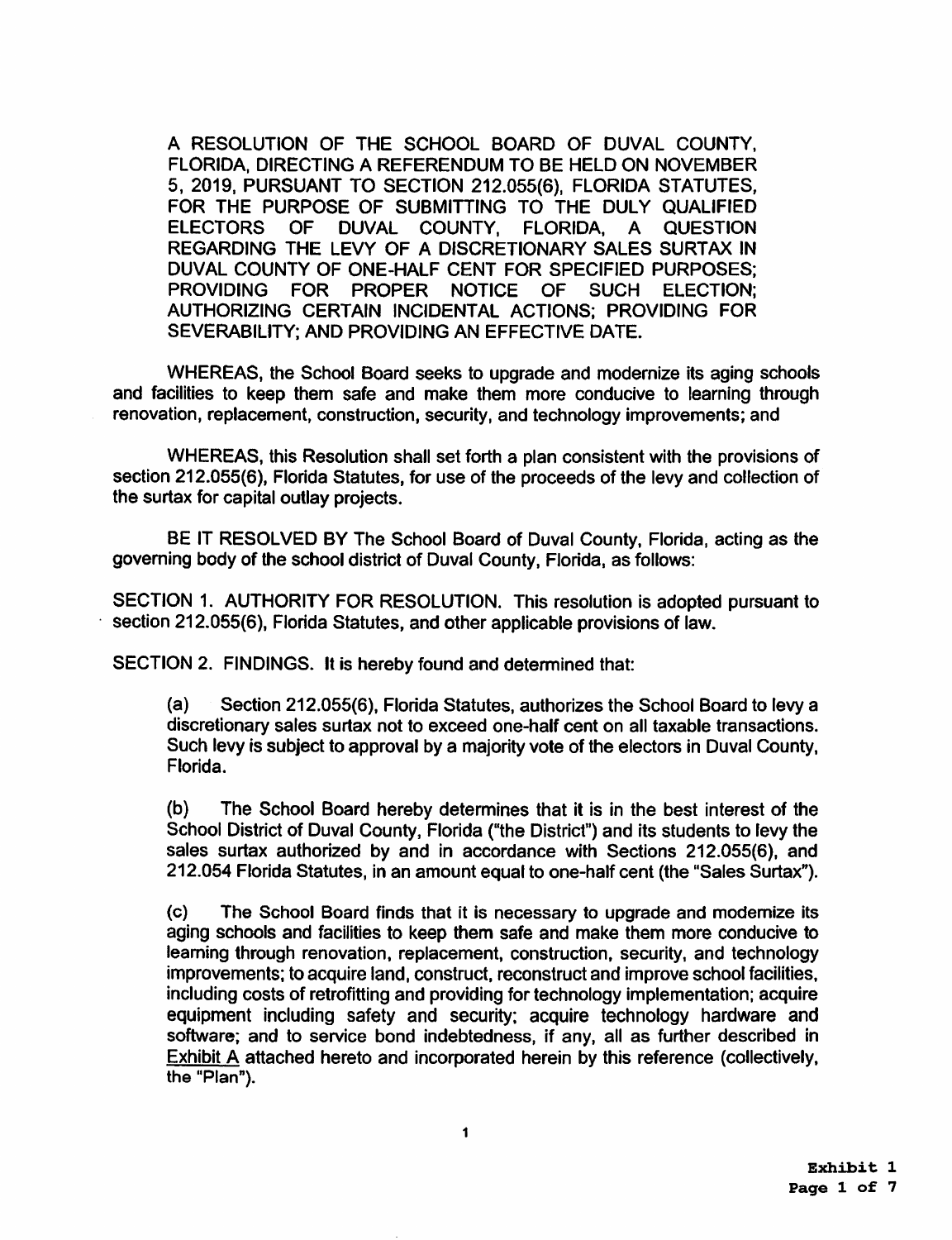{d) The levy of the Sales Surtax is necessary in order for the School Board to be able to fund the facilities and projects within the Plan. The Sales Surtax shall be used to acquire, construct, reconstruct and equip the Plan or to make lease payments under the lease purchase agreements pursuant to sections 1001.42(11 )(b)5. and 1013.15(2), Florida Statutes, or pay bond indebtedness issued to finance the Plan, all of which is permitted by Section 212.055(6), Florida Statutes. The Sales Surtax shall be levied for a period of fifteen (15) years, beginning January 1, 2020 through December 31, 2034, unless repealed or reduced prior to that time by resolution of the School Board, which repeal or reduction may be effectuated without referendum, so long as there are no bonds or other obligations of the School Board outstanding that are payable from the proceeds of such levy.

(e) The Plan consists of fixed capital expenditures or fixed capital costs associated with the construction, reconstruction, or improvement of school facilities and campuses which have a useful life expectancy of five (5) years or more, and any land acquisition, land improvement, design and engineering costs associated therewith. In addition, the Plan also has a component for costs of installing safety and security equipment, and retrofitting and providing for technology implementation, including hardware and software, for various sites within the District. The Plan also includes the making of lease payments under the lease purchase agreements pursuant to sections 1001.42(11}(b)5. And 1013.15(2), Florida Statutes, and/or servicing of bond indebtedness to finance expenditures authorized by section 212.055(6), Florida Statutes. Neither the proceeds of the Sales Surtax nor any interest acquired thereto shall be used for operational expenses.·

SECTION 3. DESCRIPTION OF PROJECTS AND ADOPTION OF PLAN FOR USE OF SURTAX REVENUES. The School Board hereby adopts the Plan for the use of Sales Surtax revenues, which provides for the use of such revenues to pay any portion of the costs of the Plan as described in the findings provided in Section 2 hereof. In accordance with the Plan, at the subsequent option of the School Board, Sales Surtax revenues may be used for the purpose of (a) paying any portion of the costs of a project, {b) servicing bond indebtedness the proceeds of which are used to finance any portion of the costs of the project, and (c) the making of lease payments pursuant to lease purchase agreements hereafter entered into for the acquisition of any portion of the project.

SECTION 4. PROJECT OVERSIGHT BY AN INDEPENDENT COMMITTEE. The School Board shall establish an independent oversight committee of volunteers (the "Committee") for the purpose of monitoring and providing advice regarding the implementation of the Plan, commencing upon approval of the Sales Surtax and extending through the date of completion of the projects to be funded under the Plan. The membership of the committee shall be established by School Board policy.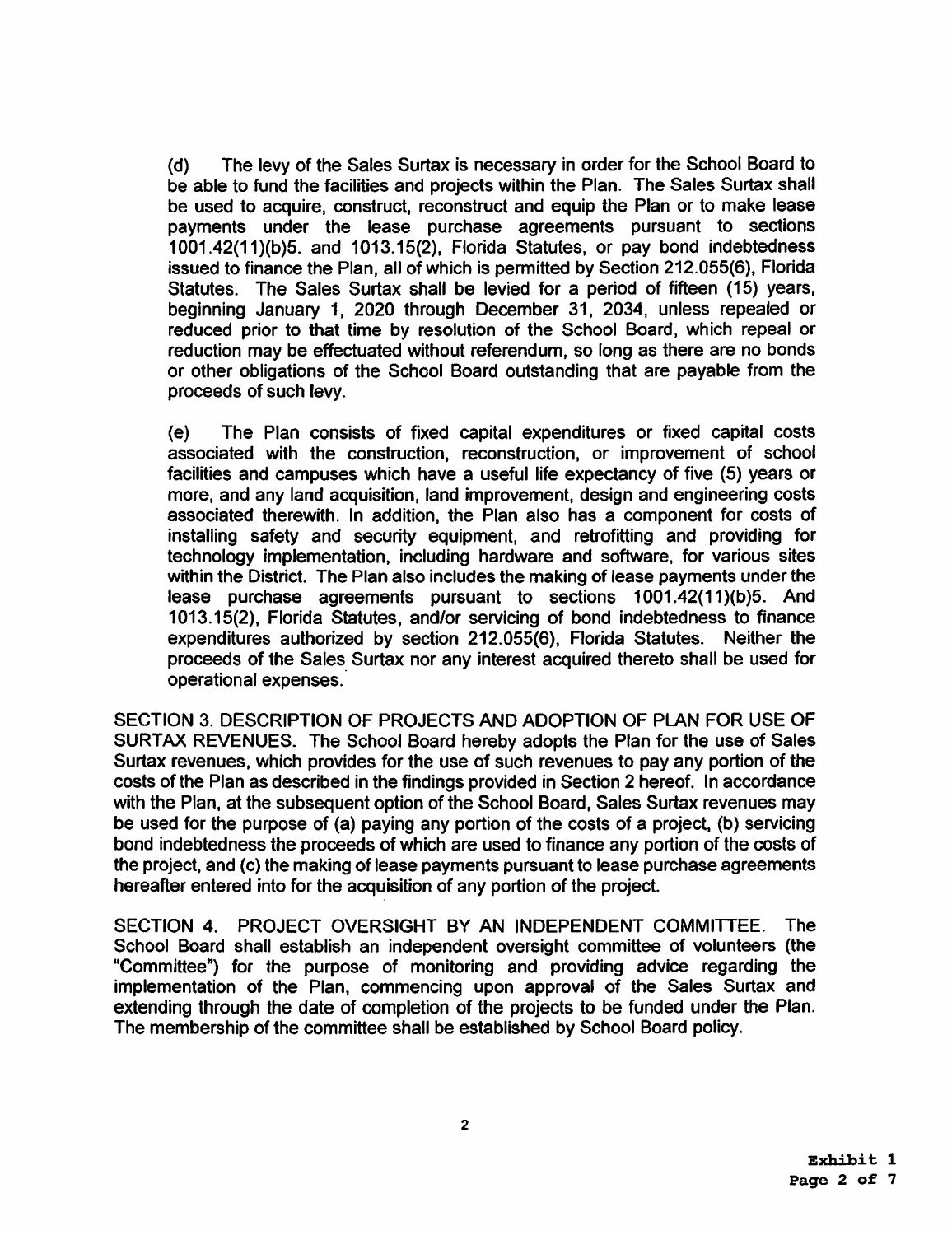SECTION 5. LEVY OF SALES SURTAX. Subject to approval of the electors of Duval County, Florida, the School Board hereby levies the Sales Surtax in an amount equal to one-half cent per dollar. The Sales Surtax shall take effect on January 1, 2020, and shall remain in effect for the period of fifteen (15) years. If the Sales Surtax shall be approved by referendum, the School Board shall comply with all provisions of Section 212.055(6), Florida Statutes.

SECTION 6. ELECTION ORDERED. The School Board hereby requests the City Council of the City of Jacksonville, as the governing body of the county, to direct the Supervisor of Elections of Duval County to hold a county-wide special election November 5, 2019, and place on the special election ballot the statement(s) contained in the "Notice of Election" attached hereto as Exhibit B, and to conduct said election pursuant to the provisions of the election laws of the State of Florida.

SECTION 7. OFFICIAL BALLOT. The ballots to be used in the referendum election shall be in full compliance with the laws of the State of Florida, and shall be in substantially the following form:

# OFFICIAL BALLOT

#### School District of Duval County, Florida Special Election - November 5, 2019

#### School Capital Outlay Sales Surtax to Improve Safety and the Learning Environment

To upgrade aging schools through repairs and modernization, to keep schools safe and to continue to promote a conducive learning environment, to improve technology, and to replace existing or build new schools, shall the Duval County School Board be authorized to levy a 15-year half-cent sales surtax, with expenditures based upon the Surtax Capital Outlay Plan, and monitored by an independent citizens committee?

For the Half-Cent Tax

Against the Half-Cent Tax

SECTION 8. PROVISIONAL AUTHORIZATION FOR MAIL BALLOT ELECTION. As provided in Section 101.6102, Florida Statutes, and as an alternative to the procedures described in this Resolution, the School Board authorizes the use of mail ballots for the referendum election in accordance with the procedures set forth in Section 101.6103, Florida Statutes.

SECTION 9. SEVERABILITY. In the event that any word, phrase, clause, sentence or paragraph hereof shall be held invalid by any court of competent jurisdiction, such holding shall not affect any other word, clause, phrase, sentence or paragraph hereof.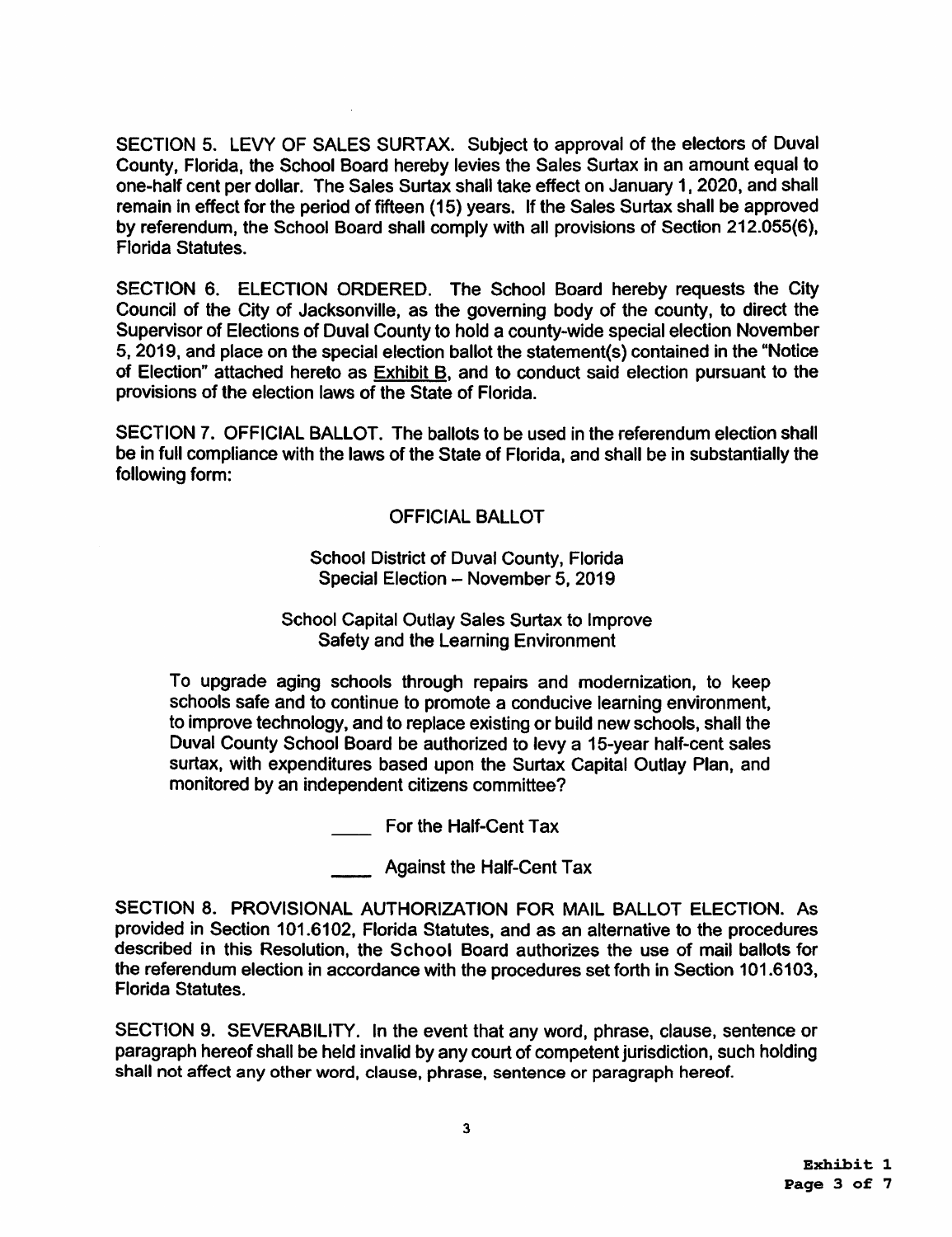SECTION 10. REPEALING CLAUSE. All resolutions in conflict or inconsistent herewith are repealed insofar as there is conflict or inconsistency.

SECTION 11. EFFECTIVE DATE. This resolution shall take effect immediately upon its adoption. However, the Sales Surtax authorized hereunder shall only be effective upon approval by a majority vote of the qualified electors of Duval County.

ADOPTED at a regular meeting this 7th day of May, 2019 with a quorum present and voting.

B١

Diana Greene, Superintendent of Schools and Ex-Officio Secretary to the Board

ATTEST: A **THE SCHOOL BOARD OF DUVAL COUNTY, FLORIDA** 

Bv.

Lori Hershey, Chelrman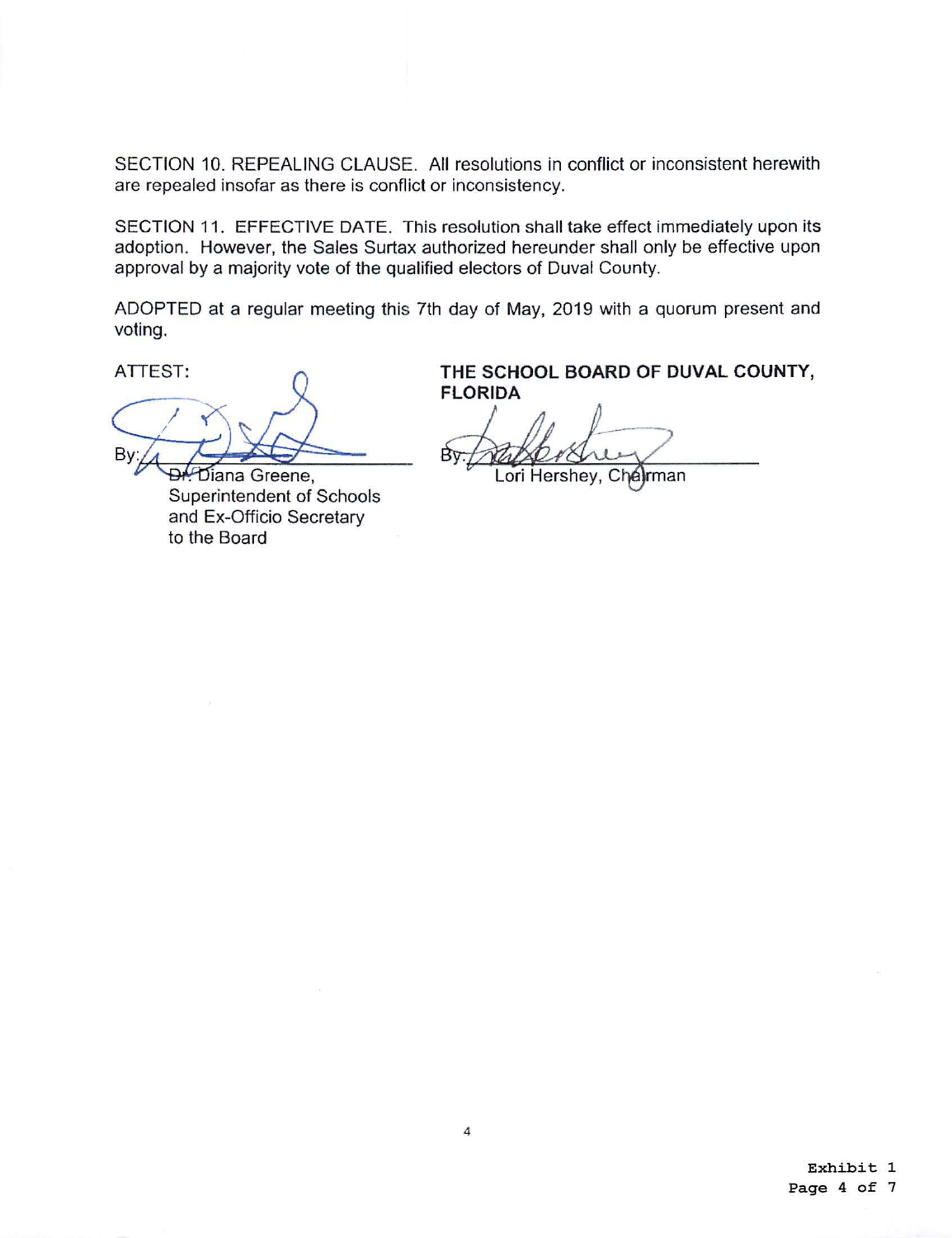# EXHIBIT A

# SURTAX CAPITAL OUTLAY PLAN

1. Pursuant to Section 212.055(6), Florida Statutes, capital improvements for school facilities to be funded by proceeds of the sales surtax shall be for:

a. Upgrading and modernizing schools and facilities to keep them safe and make them more conducive to learning through renovation, repair, remodeling, replacement. construction, security, and technology improvements;

b. Acquiring land, constructing new school facilities (including new facilities at existing schools), demolishing, reconstructing and improving school facilities, including costs of retrofitting and providing for technology implementation;

c. Acquiring equipment including safety and security;

d. Acquiring technology hardware and software, including upgrades, implementation, hardware, and software with a useful life expectancy of five (5) or more years;

e. Reducing portable classrooms as appropriate to improve school facilities;<br>f. Designing and engineering costs:

Designing and engineering costs;

g. Making lease payments under the lease purchase agreements pursuant to sections 1001.42(11)(b)5. and 1013.15(2), Florida Statutes.

2. Proceeds ofthe sales surtax and interest thereon may also be used for the purpose of servicing bond indebtedness to finance the projects authorized above in section 1.

3. In determining the scope of the projects, the School Board will consider facility needs and conditions, and provide for a safe and appropriate learning environment.

4. A citizen advisory committee shall monitor and advise the School Board on the expenditure of sales surtax proceeds.

5. Currently, the School Board must comply with State Requirements for Educational Facilities (SREF). All construction pursuant to this Plan must meet SREF standards. If the State of Florida amends or modifies school construction requirements for the School Board, then all construction pursuant to this Plan must comply with the revised requirements.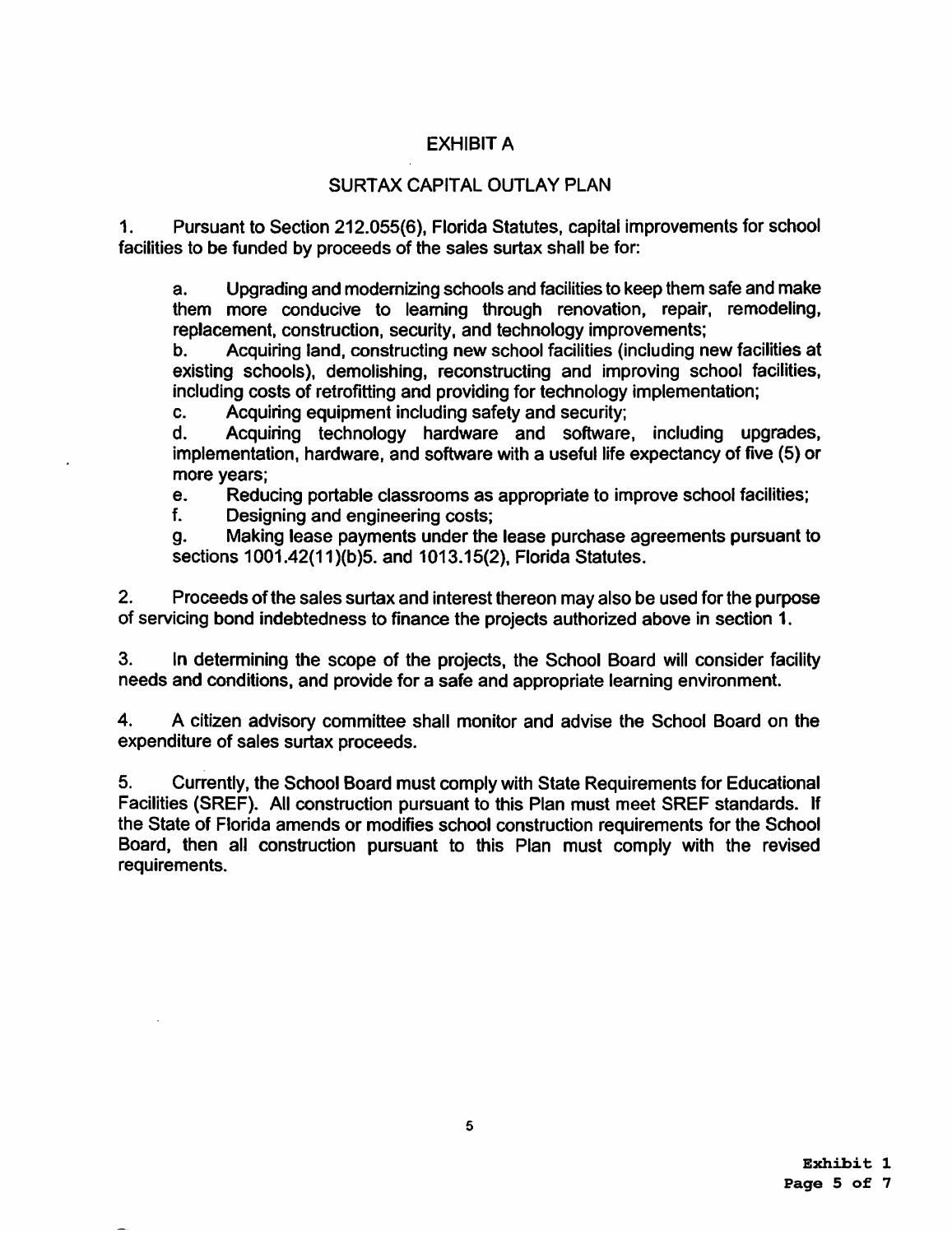# EXHIBIT B

# FORM OF NOTICE OF ELECTION

# NOTICE OF ELECTION DATE IN DUVAL COUNTY, FLORIDA

NOTICE IS HEREBY GIVEN THAT AN ELECTION HAS BEEN CALLED BY THE SCHOOL BOARD OF DUVAL COUNTY, FLORIDA, AND WILL BE HELD FROM 7:00 A.M. UNTIL 7:00 P.M. ON THE DAY OF NOVEMBER 5, 2019, AT WHICH TIME THERE SHALL BE SUBMITTED TO THE DULY QUALIFIED ELECTORS OF DUVAL COUNTY, FLORIDA THE FOLLOWING QUESTION:

#### School Capital Outlay Sales Surtax to Improve Safety and the Leaming Environment

To upgrade aging schools through repairs and modernization, to keep schools safe and to continue to promote a conducive learning environment, to improve technology, and to replace existing or build new schools, shall the Duval County School Board be authorized to levy a 15-year half-cent sales surtax, with expenditures based upon the Surtax Capital Outlay Plan, and monitored by an independent citizens committee?

For the Half-Cent Tax

Against the Half-Cent Tax